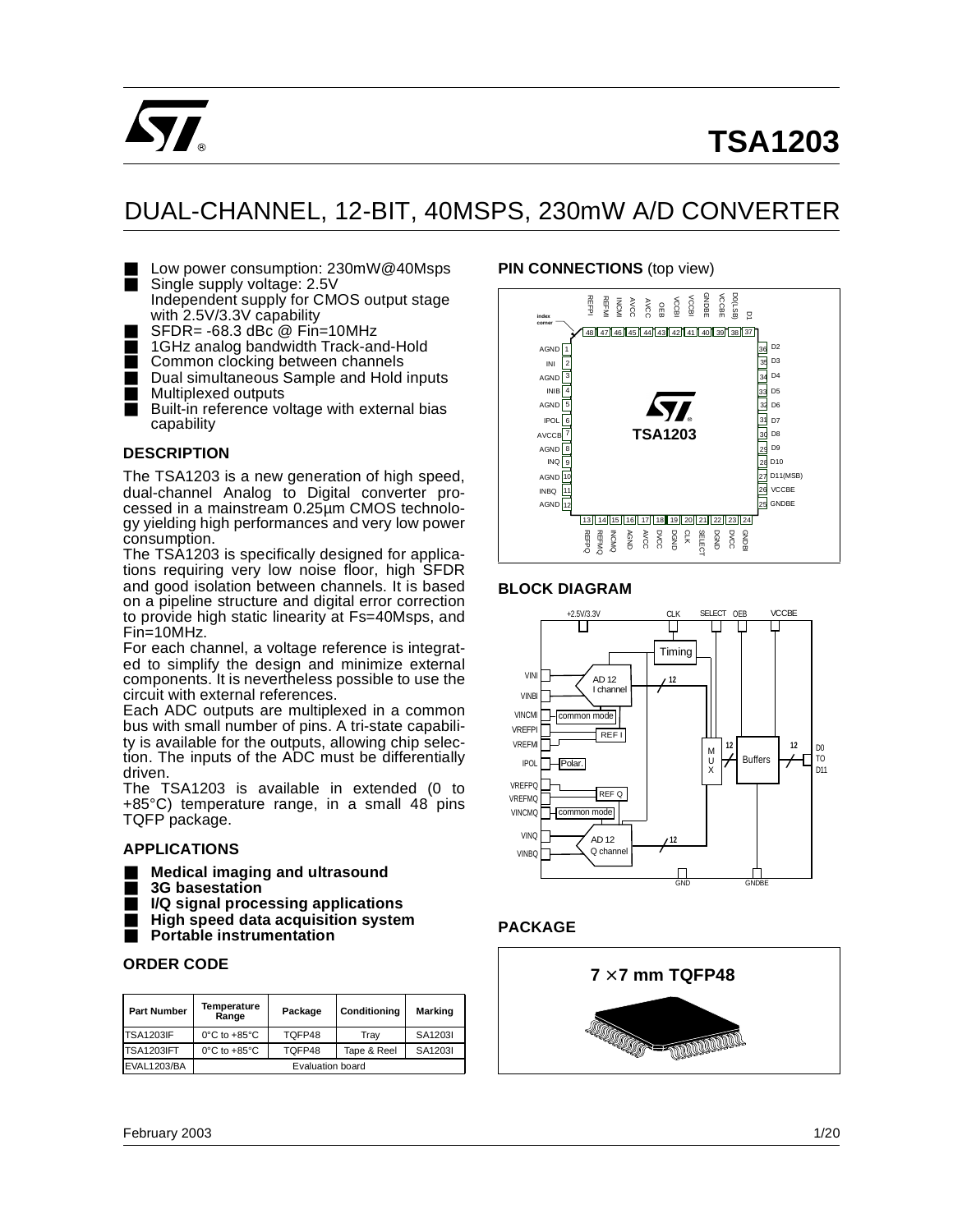## **CONDITIONS**

AVCC = DVCC = VCCB = 2.5V, Fs= 40Msps, Fin=10.13MHz, Vin@ -1dBFS, VREFP=0.8V, VREFM=0V Tamb = 25°C (unless otherwise specified)

## **DYNAMIC CHARACTERISTICS**

| Symbol       | <b>Parameter</b>                     | <b>Test conditions</b> | Min  | Typ     | Max     | Unit |
|--------------|--------------------------------------|------------------------|------|---------|---------|------|
| <b>SFDR</b>  | Spurious Free Dynamic Range          |                        |      | $-68.3$ | $-59.5$ | dBc  |
| <b>SNR</b>   | Signal to Noise Ratio                |                        | 60.7 | 66.1    |         | dB   |
| <b>THD</b>   | <b>Total Harmonics Distortion</b>    |                        |      | $-66.6$ | -58     | dBc  |
| <b>SINAD</b> | Signal to Noise and Distortion Ratio |                        | 56.5 | 62.8    |         | dB   |
| <b>ENOB</b>  | Effective Number of Bits             |                        | 9.1  | 10.3    |         | bits |

## **TIMING CHARACTERISTICS**

| Symbol          | <b>Parameter</b>                                 | <b>Test conditions</b> | Min  | Typ | Max | Unit       |
|-----------------|--------------------------------------------------|------------------------|------|-----|-----|------------|
| <b>FS</b>       | Sampling Frequency                               |                        | 0.5  |     | 40  | <b>MHz</b> |
| DC              | <b>Clock Duty Cycle</b>                          |                        | 45   | 50  | 55  | $\%$       |
| TC <sub>1</sub> | Clock pulse width (high)                         |                        | 22.5 | 25  |     | ns         |
| TC <sub>2</sub> | Clock pulse width (low)                          |                        | 22.5 | 25  |     | ns         |
| Tod             | Data Output Delay (Clock edge to Data Valid)     | 10pF load capacitance  |      | 9   |     | ns         |
| Tpd I           | Data Pipeline delay for I channel                |                        |      | 7   |     | cycles     |
| Tpd Q           | Data Pipeline delay for Q channel                |                        |      | 7.5 |     | cycles     |
| Ton             | Falling edge of OEB to digital output valid data |                        |      | 1   |     | ns         |
| Toff            | Rising edge of OEB to digital output tri-state   |                        |      | 1   |     | ns         |

2/20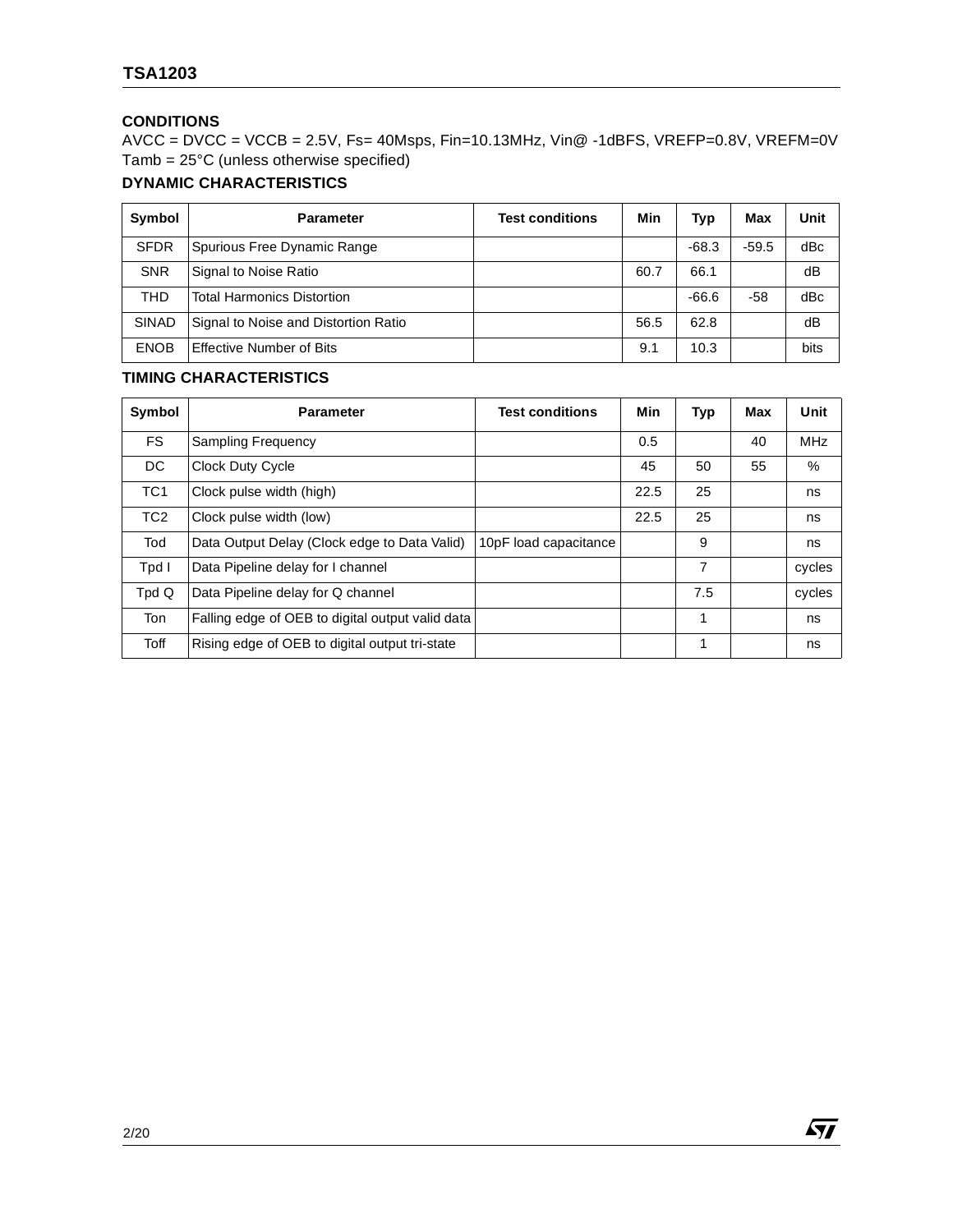## **TIMING DIAGRAM**



## **PIN CONNECTIONS** (top view)

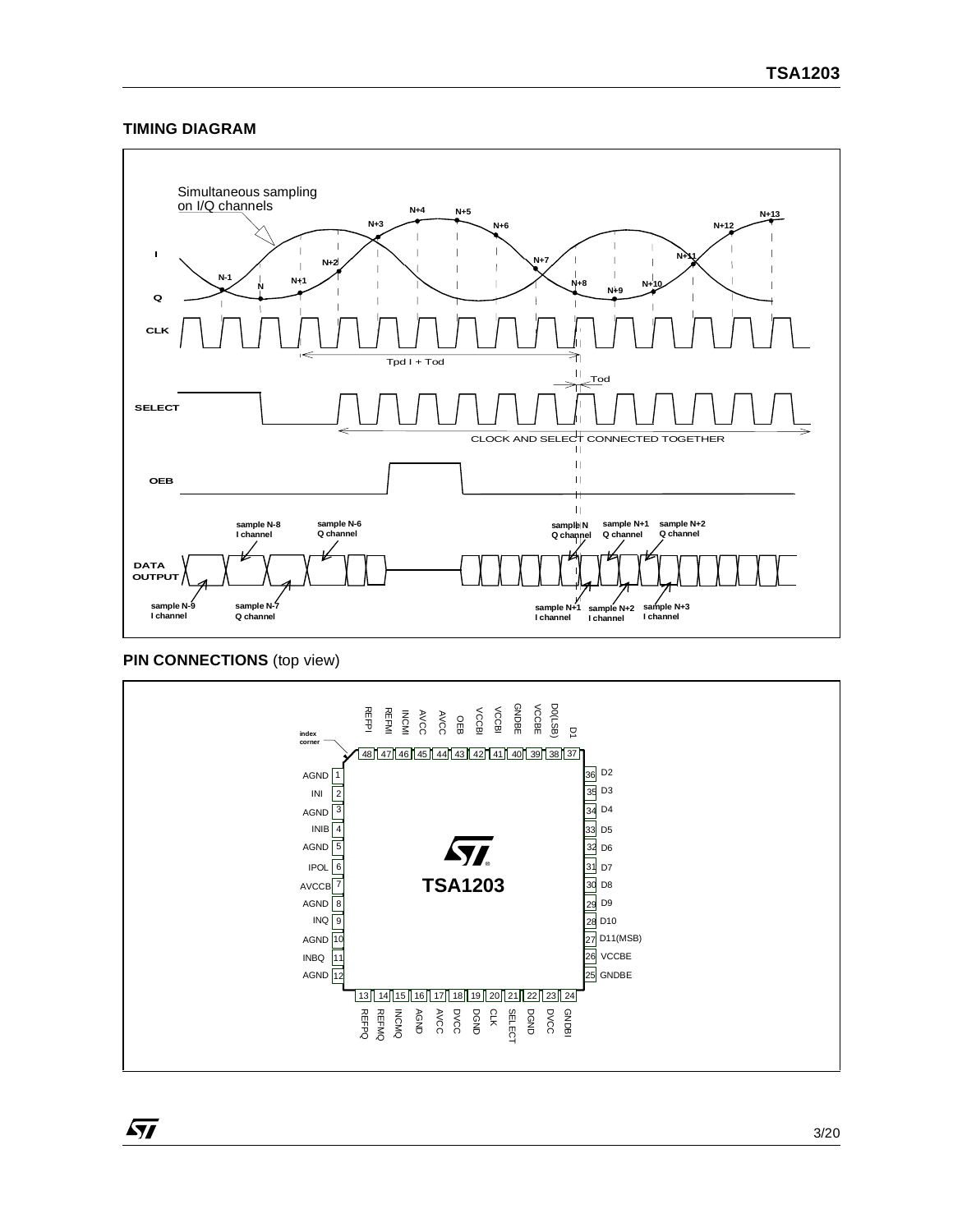## **PIN DESCRIPTION**

| Pin No         | Name          | <b>Description</b>                    | Observation     | Pin No | Name                 | <b>Description</b>                 | Observation                         |
|----------------|---------------|---------------------------------------|-----------------|--------|----------------------|------------------------------------|-------------------------------------|
| $\mathbf{1}$   | <b>AGND</b>   | Analog ground                         | 0V              | 25     | <b>GNDBE</b>         | Digital buffer ground              | 0V                                  |
| $\overline{2}$ | INI           | I channel analog input                |                 | 26     | <b>VCCBE</b>         | Digital Buffer power supply        | 2.5V/3.3V                           |
| 3              | <b>AGND</b>   | Analog ground                         | 0V              | 27     | D11(MSB)             | Most Significant Bit output        | CMOS output (2.5V/3.3V)             |
| $\overline{4}$ | <b>INBI</b>   | I channel inverted analog input       |                 | 28     | D <sub>10</sub>      | Digital output                     | CMOS output (2.5V/3.3V)             |
| 5              | <b>AGND</b>   | Analog ground                         | 0V              | 29     | D <sub>9</sub>       | Digital output                     | CMOS output (2.5V/3.3V)             |
| 6              | <b>IPOL</b>   | Analog bias current input             |                 | 30     | D <sub>8</sub>       | Digital output                     | CMOS output (2.5V/3.3V)             |
| $\overline{7}$ | <b>AVCC</b>   | Analog power supply                   | 2.5V            | 31     | D7                   | Digital output                     | CMOS output (2.5V/3.3V)             |
| 8              | <b>AGND</b>   | Analog ground                         | 0V              | 32     | D <sub>6</sub>       | Digital output                     | CMOS output (2.5V/3.3V)             |
| 9              | <b>INQ</b>    | Q channel analog input                |                 | 33     | D <sub>5</sub>       | Digital output                     | CMOS output (2.5V/3.3V)             |
| 10             | <b>AGND</b>   | Analog ground                         | 0V              | 34     | D <sub>4</sub>       | Digital output                     | CMOS output (2.5V/3.3V)             |
| 11             | <b>INBQ</b>   | Q channel inverted analog input       |                 | 35     | D <sub>3</sub>       | Digital output                     | CMOS output (2.5V/3.3V)             |
| 12             | <b>AGND</b>   | Analog ground                         | 0V              | 36     | D <sub>2</sub>       | Digital output                     | CMOS output (2.5V/3.3V)             |
| 13             | <b>REFPQ</b>  | Q channel top reference voltage       |                 | 37     | D <sub>1</sub>       | Digital output                     | CMOS output (2.5V/3.3V)             |
| 14             | <b>REFMQ</b>  | Q channel bottom reference<br>voltage | 0V              | 38     | D <sub>0</sub> (LSB) | Least Significant Bit output       | CMOS output (2.5V/3.3V)             |
| 15             | <b>INCMQ</b>  | Q channel input common mode           |                 | 39     | <b>VCCBE</b>         | Digital Buffer power supply        | 2.5V/3.3V - See Application<br>Note |
| 16             | <b>AGND</b>   | Analog ground                         | 0V              | 40     | <b>GNDBE</b>         | Digital buffer ground              | 0V                                  |
| 17             | <b>AVCC</b>   | Analog power supply                   | 2.5V            | 41     | <b>VCCBI</b>         | Digital Buffer power supply        | 2.5V                                |
| 18             | <b>DVCC</b>   | Digital power supply                  | 2.5V            | 42     | <b>VCCBI</b>         | Digital Buffer power supply        | 2.5V                                |
| 19             | <b>DGND</b>   | Digital ground                        | 0V              | 43     | OEB                  | Output Enable input                | 2.5V/3.3V CMOS input                |
| 20             | <b>CLK</b>    | Clock input                           | 2.5V CMOS input | 44     | <b>AVCC</b>          | Analog power supply                | 2.5V                                |
| 21             | <b>SELECT</b> | Channel selection                     | 2.5V CMOS input | 45     | <b>AVCC</b>          | Analog power supply                | 2.5V                                |
| 22             | <b>DGND</b>   | Digital ground                        | 0V              | 46     | <b>INCMI</b>         | I channel input common mode        |                                     |
| 23             | <b>DVCC</b>   | Digital power supply                  | 2.5V            | 47     | <b>REFMI</b>         | I channel bottom reference voltage | 0V                                  |
| 24             | <b>GNDBI</b>  | Digital buffer ground                 | 0V              | 48     | <b>REFPI</b>         | I channel top reference voltage    |                                     |

## **ELECTRICAL CHARACTERISTICS**

## **ABSOLUTE MAXIMUM RATINGS**

| Symbol       | <b>Parameter</b>                        | <b>Values</b> | Unit        |
|--------------|-----------------------------------------|---------------|-------------|
| <b>AVCC</b>  | Analog Supply voltage 1)                | $0$ to $3.3$  | V           |
| <b>DVCC</b>  | Digital Supply voltage 1)               | $0$ to $3.3$  | V           |
| <b>VCCBE</b> | Digital buffer Supply voltage 1)        | 0 to 3.6      | $\vee$      |
| <b>VCCBI</b> | Digital buffer Supply voltage 1)        | 0 to 3.3      | V           |
| <b>IDout</b> | Digital output current                  | -100 to 100   | mA          |
| Tstg         | Storage temperature                     | $+150$        | $^{\circ}C$ |
| <b>ESD</b>   | HBM: Human Body Model <sup>2)</sup>     | 2             | kV          |
|              | CDM: Charged Device Model <sup>3)</sup> | 1.5           |             |
| Latch-up     | Class <sup>4</sup>                      | A             |             |

1). All voltages values, except differential voltage, are with respect to network ground terminal. The magnitude of input and output voltages must not exceed -0.3V or VCC

57

2). ElectroStatic Discharge pulse (ESD pulse) simulating a human body discharge of 100 pF through 1.5kΩ

3). Discharge to Ground of a device that has been previously charged.

4). Corporate ST Microelectronics procedure number 0018695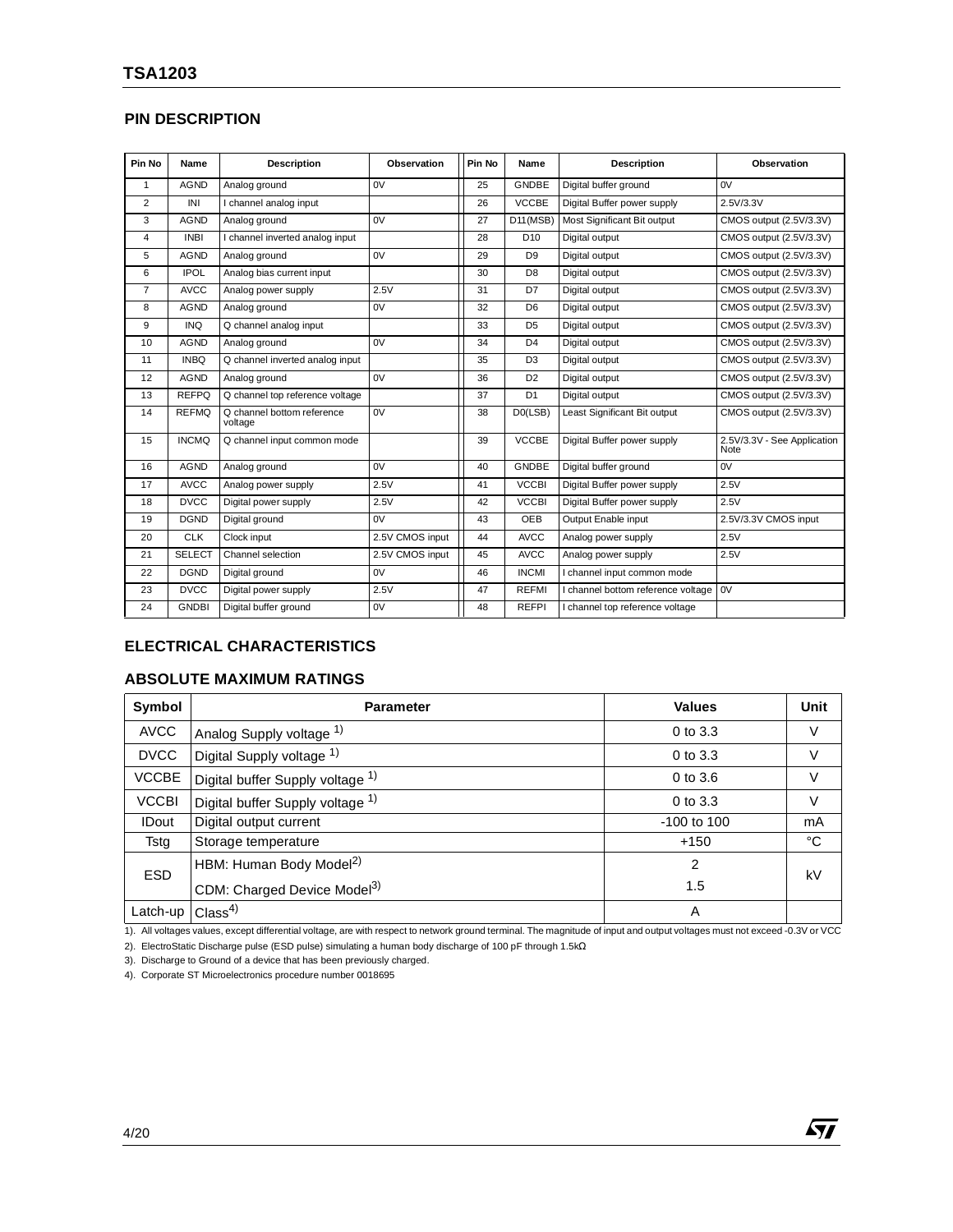## **OPERATING CONDITIONS**

| Symbol                         | <b>Parameter</b>                       | Min         | Typ | Max | Unit   |
|--------------------------------|----------------------------------------|-------------|-----|-----|--------|
| <b>AVCC</b>                    | Analog Supply voltage                  | 2.25        | 2.5 | 2.7 | $\vee$ |
| <b>DVCC</b>                    | Digital Supply voltage                 | 2.25        | 2.5 | 2.7 | $\vee$ |
| <b>VCCBE</b>                   | External Digital buffer Supply voltage | 2.25        | 2.5 | 3.5 | $\vee$ |
| <b>VCCBI</b>                   | Internal Digital buffer Supply voltage | 2.25        | 2.5 | 2.7 | V      |
| <b>VREFPI</b><br><b>VREFPQ</b> | Forced top voltage reference           | 0.94        |     | 1.4 | $\vee$ |
| <b>VREFMI</b><br><b>VREFMQ</b> | Forced bottom reference voltage        | $\mathbf 0$ |     | 0.4 | $\vee$ |
| <b>INCMI</b><br><b>INCMQ</b>   | Forced input common mode voltage       | 0.2         |     | 1   | $\vee$ |

## **ANALOG INPUTS**

 $\sqrt{M}$ 

| Symbol     | <b>Parameter</b>                        | <b>Test conditions</b>        | Min | <b>Typ</b> | Max | Unit       |
|------------|-----------------------------------------|-------------------------------|-----|------------|-----|------------|
|            | VIN-VINB   Full scale reference voltage | Differential inputs mandatory | 1.1 | 2.0        | 2.8 | Vpp        |
| Cin        | Input capacitance                       |                               |     | 7.0        |     | pF         |
| Reg        | Equivalent input resistor               |                               |     | 10         |     | KΩ         |
| <b>BW</b>  | Analog Input Bandwidth                  | Vin@Full Scale, Fs=40Msps     |     | 1000       |     | <b>MHz</b> |
| <b>ERB</b> | <b>Effective Resolution Bandwidth</b>   |                               |     | 70         |     | <b>MHz</b> |

## **DIGITAL INPUTS AND OUTPUTS**

| Symbol                 | <b>Parameter</b>                                | <b>Test conditions</b> | Min                   | Typ          | Max                   | <b>Unit</b> |
|------------------------|-------------------------------------------------|------------------------|-----------------------|--------------|-----------------------|-------------|
|                        | <b>Clock and Select inputs</b>                  |                        |                       |              |                       |             |
| <b>VIL</b>             | Logic "0" voltage                               |                        |                       | $\Omega$     | 0.8                   | $\vee$      |
| <b>VIH</b>             | Logic "1" voltage                               |                        | 2.0                   | 2.5          |                       | $\vee$      |
| <b>OEB</b> input       |                                                 |                        |                       |              |                       |             |
| <b>VIL</b>             | Logic "0" voltage                               |                        |                       | $\mathbf 0$  | 0.25x<br><b>VCCBE</b> | $\vee$      |
| <b>VIH</b>             | Logic "1" voltage                               |                        | 0.75x<br><b>VCCBE</b> | <b>VCCBE</b> |                       | $\vee$      |
| <b>Digital Outputs</b> |                                                 |                        |                       |              |                       |             |
| <b>VOL</b>             | Logic "0" voltage                               | $IoI = 10µA$           |                       | $\mathbf 0$  | 0.1 x<br><b>VCCBE</b> | $\vee$      |
| <b>VOH</b>             | Logic "1" voltage                               | $I$ oh=10 $\mu$ A      | 0.9x<br><b>VCCBE</b>  | <b>VCCBE</b> |                       | $\vee$      |
| IOZ                    | High Impedance leakage current   OEB set to VIH |                        | $-1.67$               | $\Omega$     | 1.67                  | μA          |
| $C_{L}$                | <b>Output Load Capacitance</b>                  |                        |                       |              | 15                    | pF          |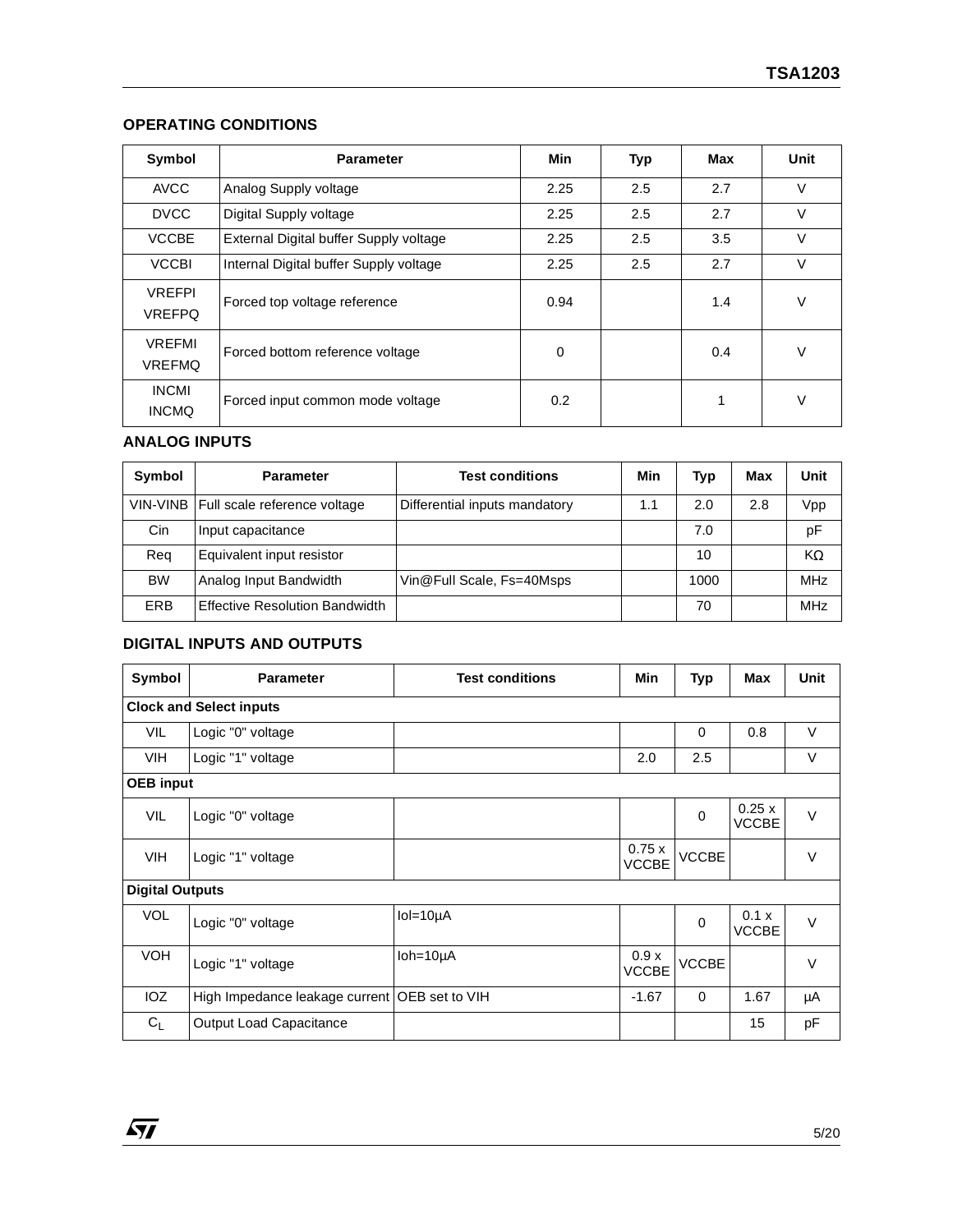## **CONDITIONS**

AVCC = DVCC = VCCB = 2.5V, Fs= 40Msps, Fin=2MHz, Vin@ -1dBFS, VREFP=0.8V, VREFM=0V Tamb = 25°C (unless otherwise specified)

## **REFERENCE VOLTAGE**

| Symbol                         | <b>Parameter</b>               | <b>Test conditions</b> | Min  | <b>Typ</b> | Max  | Unit |
|--------------------------------|--------------------------------|------------------------|------|------------|------|------|
| <b>VREFPI</b><br><b>VREFPQ</b> | Top internal reference voltage |                        | 0.81 | 0.88       | 0.94 |      |
| <b>VINCMI</b><br><b>VINCMQ</b> | Input common mode voltage      |                        | 0.41 | 0.46       | 0.50 |      |

## **POWER CONSUMPTION**

| Symbol       | <b>Parameter</b>                           | Min | Typ | Max  | Unit |
|--------------|--------------------------------------------|-----|-----|------|------|
| <b>ICCA</b>  | Analog Supply current                      |     | 82  | 96.5 | mA   |
| <b>ICCD</b>  | <b>Digital Supply Current</b>              |     | 4.4 | 4.9  | mA   |
| <b>ICCBE</b> | Digital Buffer Supply Current (10pF load)  |     | 6.6 | 9.4  | mA   |
| <b>ICCBI</b> | Digital Buffer Supply Current              |     | 274 | 440  | μA   |
| Pd           | Power consumption in normal operation mode |     | 230 | 271  | mW   |
| Rthja        | Thermal resistance (TQFP48)                |     | 80  |      | °C/W |

## **ACCURACY**

| Symbol     | <b>Parameter</b>                  | Min | Typ   | Max        | Unit       |
|------------|-----------------------------------|-----|-------|------------|------------|
| <b>OE</b>  | <b>Offset Error</b>               |     | 2.97  |            | <b>LSB</b> |
| <b>GE</b>  | Gain Error                        |     | 0.1   |            | %          |
| <b>DNL</b> | Differential Non Linearity        |     | ±0.52 |            | <b>LSB</b> |
| <b>INL</b> | Integral Non Linearity            |     | ±3    |            | <b>LSB</b> |
|            | Monotonicity and no missing codes |     |       | Guaranteed |            |

## **MATCHING BETWEEN CHANNELS**

| Symbol      | <b>Parameter</b>    | <b>Min</b> | Typ  | Max | Unit       |
|-------------|---------------------|------------|------|-----|------------|
| <b>GM</b>   | Gain match          |            | 0.04 |     | %          |
| <b>OM</b>   | Offset match        |            | 0.88 |     | <b>LSB</b> |
| <b>PHM</b>  | Phase match         |            |      |     | dg         |
| <b>XTLK</b> | Crosstalk rejection |            | 85   |     | dB         |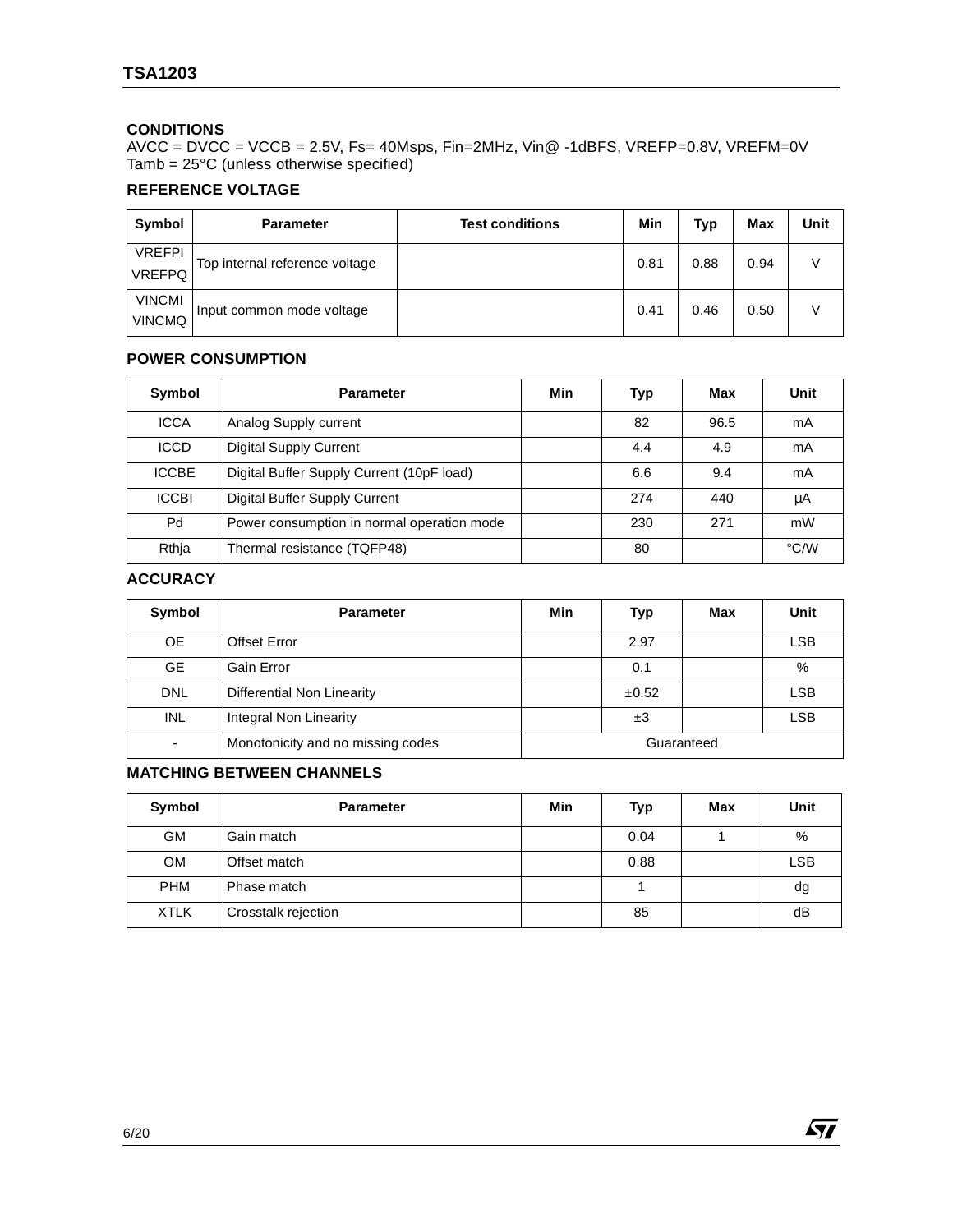## **DEFINITIONS OF SPECIFIED PARAMETERS**

#### **STATIC PARAMETERS**

Static measurements are performed through method of histograms on a 2MHz input signal, sampled at 40Msps, which is high enough to fully characterize the test frequency response. The input level is +1dBFS to saturate the signal.

#### **Differential Non Linearity (DNL)**

The average deviation of any output code width from the ideal code width of 1 LSB.

#### **Integral Non linearity (INL)**

An ideal converter presents a transfer function as being the straight line from the starting code to the ending code. The INL is the deviation for each transition from this ideal curve.

#### **DYNAMIC PARAMETERS**

Dynamic measurements are performed by spectral analysis, applied to an input sine wave of various frequencies and sampled at 40Msps.

The input level is -1dBFS to measure the linear behavior of the converter. All the parameters are given without correction for the full scale amplitude performance except the calculated ENOB parameter.

#### **Spurious Free Dynamic Range (SFDR)**

The ratio between the power of the worst spurious signal (not always an harmonic) and the amplitude of fundamental tone (signal power) over the full Nyquist band. It is expressed in dBc.

#### **Total Harmonic Distortion (THD)**

The ratio of the rms sum of the first five harmonic distortion components to the rms value of the fundamental line. It is expressed in dB.

#### **Signal to Noise Ratio (SNR)**

The ratio of the rms value of the fundamental component to the rms sum of all other spectral components in the Nyquist band  $(f_s/2)$  excluding DC, fundamental and the first five harmonics. SNR is reported in dB.

#### **Signal to Noise and Distortion Ratio (SINAD)**

Similar ratio as for SNR but including the harmonic distortion components in the noise figure (not DC signal). It is expressed in dB.

From the SINAD, the Effective Number of Bits (ENOB) can easily be deduced using the formula:

 $SINAD= 6.02 \times FNOR + 1.76$  dB.

When the applied signal is not Full Scale (FS), but has an  $A_0$  amplitude, the SINAD expression becomes:

 $SINAD<sub>2AO</sub>=SINAD<sub>Full Scale</sub>+ 20 log (2A<sub>0</sub>/FS)$ 

 $SINAD<sub>2AO</sub>=6.02 \times ENOB + 1.76 dB + 20 log (2A<sub>0</sub>/)$ FS)

The ENOB is expressed in bits.

#### **Analog Input Bandwidth**

The maximum analog input frequency at which the spectral response of a full power signal is reduced by 3dB. Higher values can be achieved with smaller input levels.

#### **Effective Resolution Bandwidth (ERB)**

The band of input signal frequencies that the ADC is intended to convert without loosing linearity i.e. the maximum analog input frequency at which the SINAD is decreased by 3dB or the ENOB by 1/2 bit.

#### **Pipeline delay**

Delay between the initial sample of the analog input and the availability of the corresponding digital data output, on the output bus. Also called data latency. It is expressed as a number of clock cycles.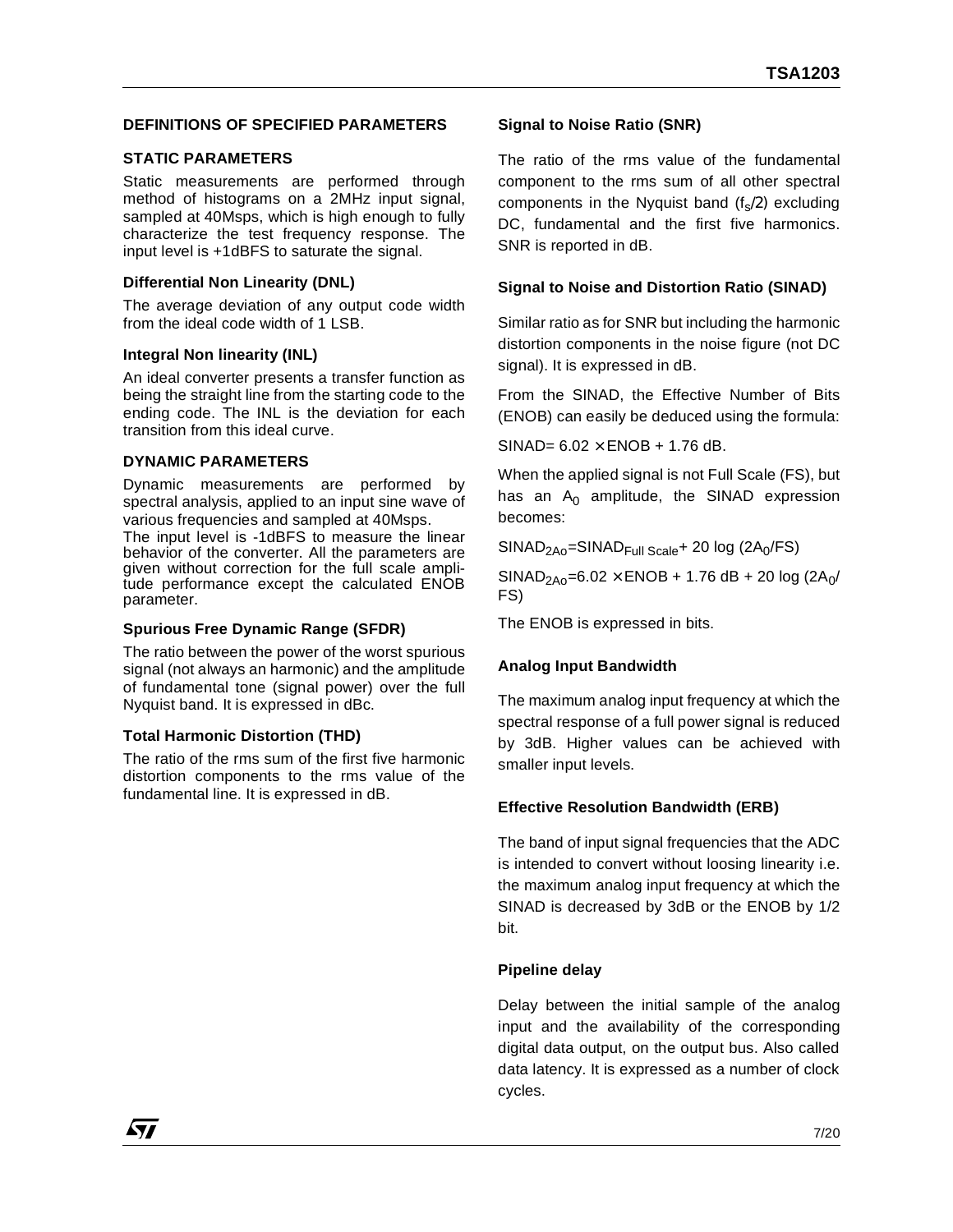## **Static parameter: Integral Non Linearity**

Fs=40MSPS; Icca=60mA; Fin=2MHz



## **Static parameter: Differential Non Linearity**









**Distortion vs. Fs** Fin=5MHz



57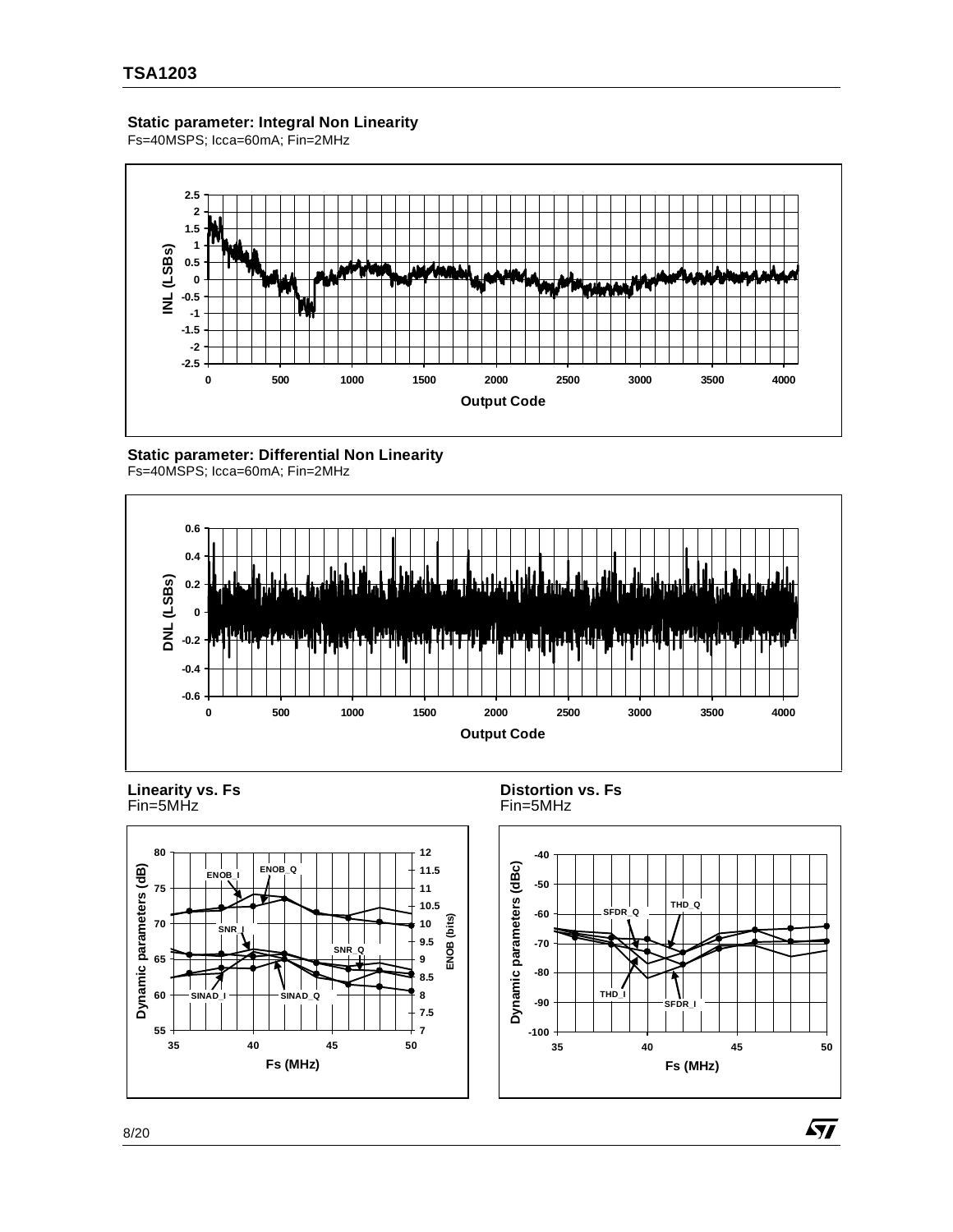#### **Linearity vs. Fin** Fs=40MHz; Icca=60mA



**Linearity vs. Temperature** Fs=40MHz; Icca=60mA; Fin=2MHz



**Linearity vs. AVCC** Fs=40MSPS; Icca=60mA; Fin=10MHz

57



## **Distortion vs. Fin**

Fs=40MHz; Icca=60mA



#### **Distortion vs.Temperature** Fs=40MSPS; Icca=60mA; Fin=2MHz



## **Distortion vs. AVCC**

Fs=40MSPS; Icca=60mA; Fin=10MHz

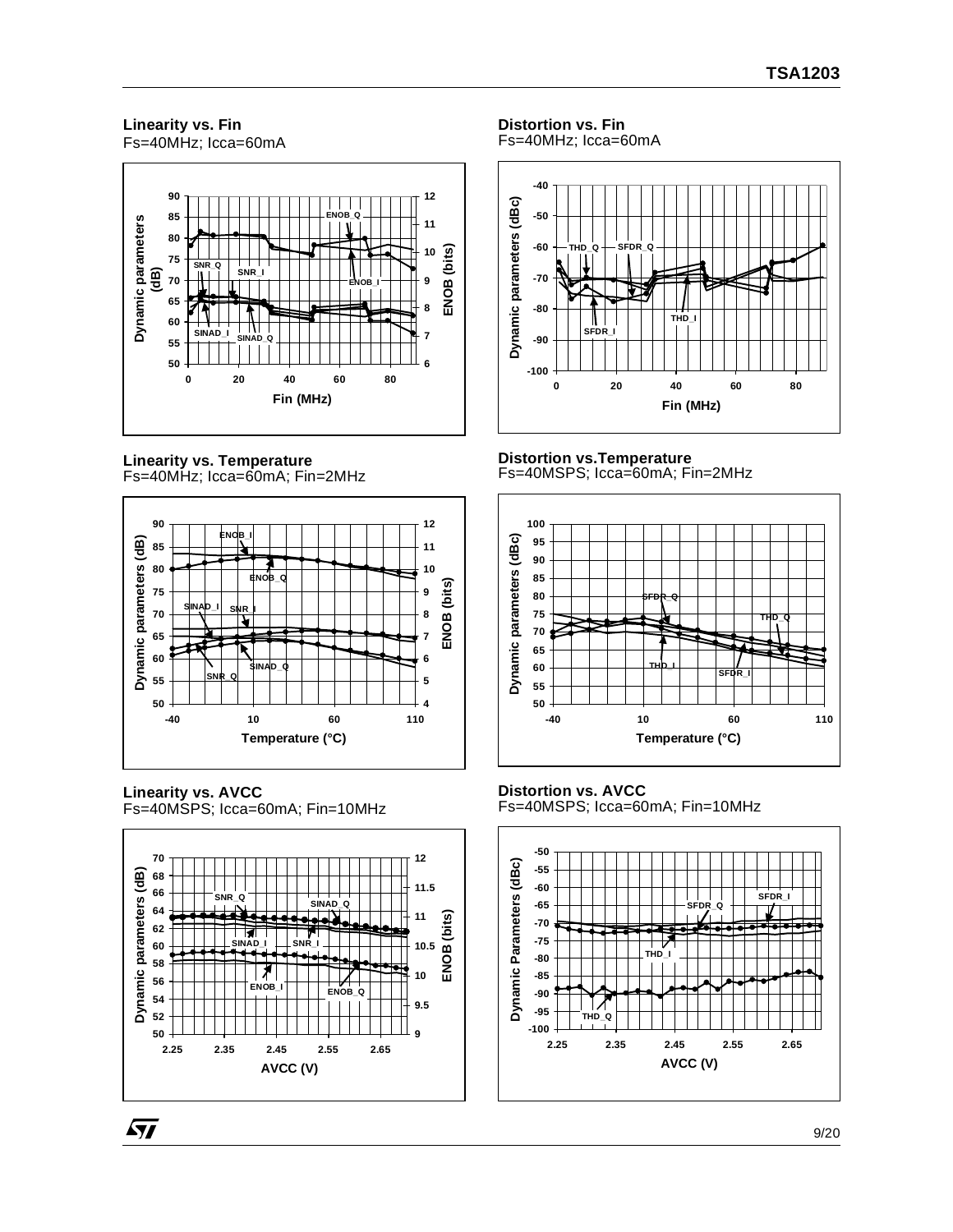## **Linearity vs. DVCC**

Fs=40MSPS; Icca=60mA; Fin=10MHz



**Linearity vs. VCCBI**

Fs=40MSPS; Icca=60mA; Fin=10MHz



**Linearity vs. VCCBE**

Fs=40MSPS; Icca=60mA; Fin=5MHz



**Distortion vs. DVCC** Fs=40MSPS; Icca=60mA; Fin=10MHz



#### **Distortion vs. VCCBI**

Fs=40MSPS; Icca=60mA; Fin=10MHz



## **Distortion vs. VCCBE**

Fs=40MSPS; Icca=60mA; Fin=5MHz



57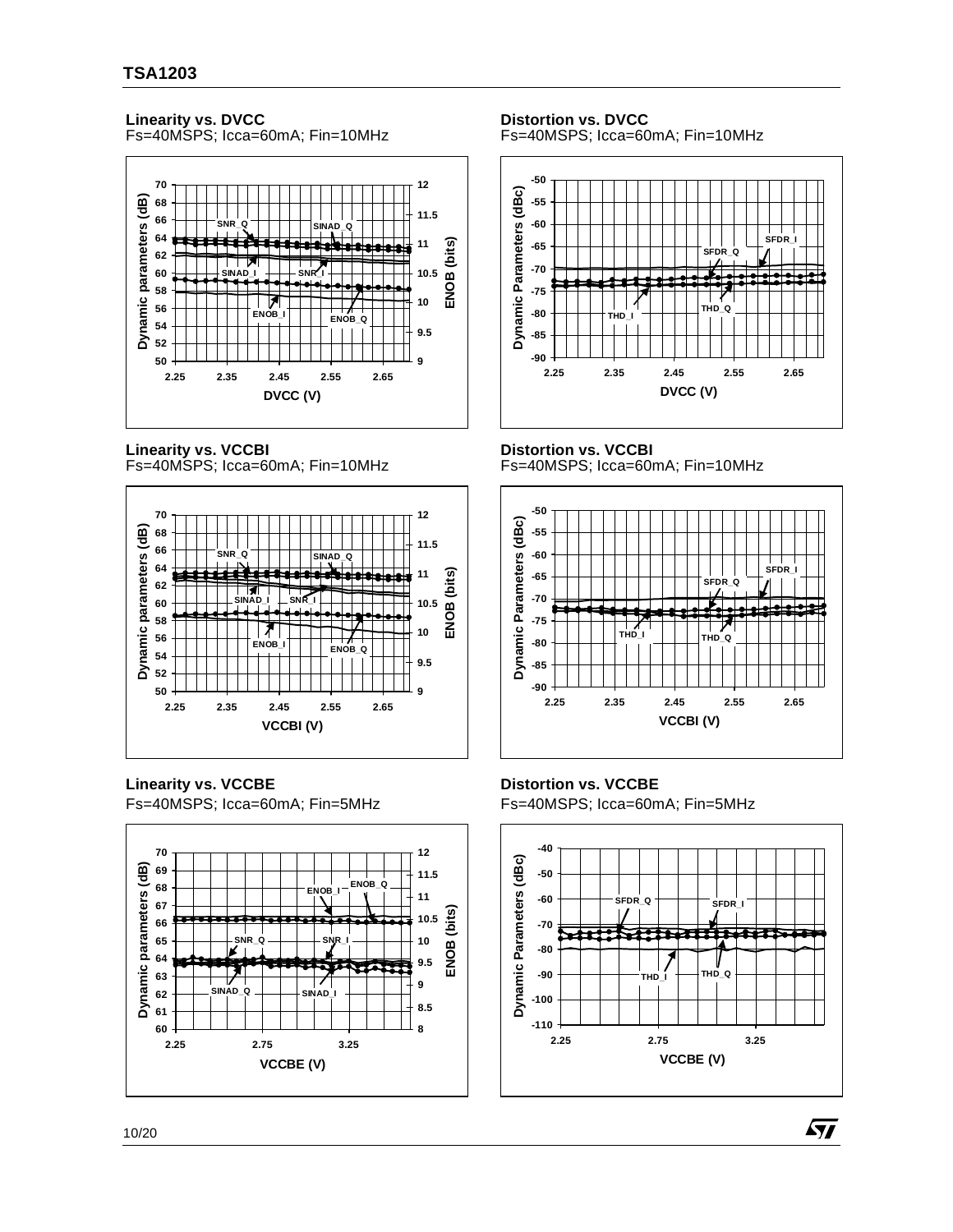## **Linearity vs. Duty Cycle**

Fs=40MHz; Icca=60mA; Fin=5MHz



**Single-tone 8K FFT at 40Msps - Q Channel** Fin=5MHz; Icca=60mA, Vin@-1dBFS



## **Dual-tone 8K FFT at 40Msps - Q Channel**

Fin1=0.93MHz; Fin2=1.11MHz; Icca=70mA, Vin1@-7dBFS; Vin2@-7dBFS; IMD=-69dBc



**Distortion vs. Duty Cycle** Fs=40MHz; Icca=60mA; Fin=5MHz

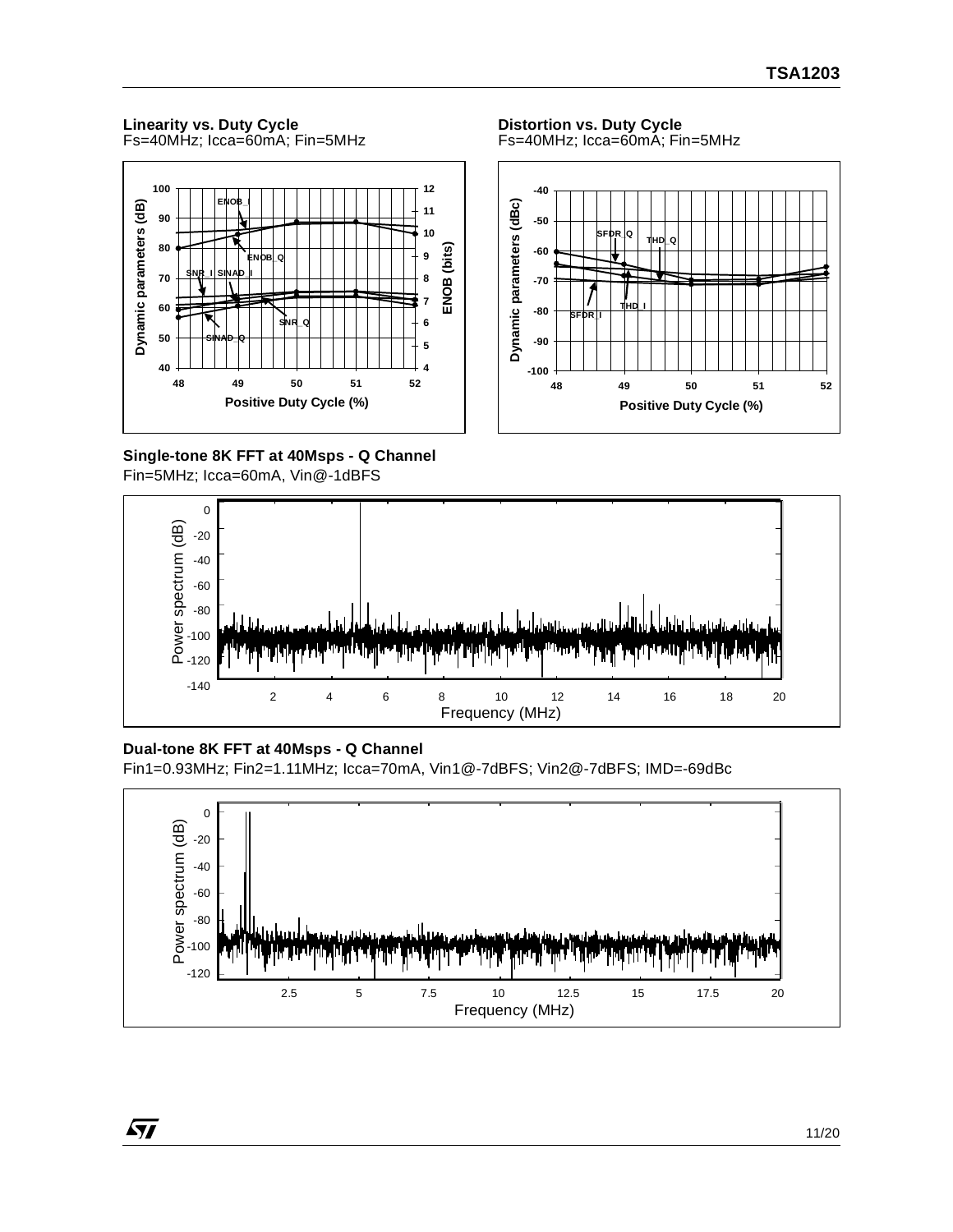## **DETAILED INFORMATION**

The TSA1203 is a dual-channel, 12-bit resolution high speed analog to digital converter based on a pipeline structure and the latest deep sub micron CMOS process to achieve the best performances in terms of linearity and power consumption.

Each channel achieves 12-bit resolution through the pipeline structure which consists of 12 internal conversion stages in which the analog signal is fed and sequentially converted into digital data. A latency time of 7 clock periods is necessary to obtain the digitized data on the output bus.

The input signals are simultaneously sampled on both channels on the rising edge of the clock. The output data are valid on the rising edge of the clock for I channel and on the falling edge of the clock for Q channel. The digital data out from the different stages must be time delayed depending on their order of conversion. Then a digital data correction completes the processing and ensures the validity of the ending codes on the output bus. The structure has been specifically designed to accept differential signals.

The TSA1203 is pin to pin compatible with the dual 10 bits/20Msps, TSA1005-20, the dual 10bits /40Msps, TSA1005-40 and the dual 12bits/ 20Msps,TSA1204.

## **COMPLEMENTARY FUNCTIONS**

Some functionalities have been added in order to simplify as much as possible the application board. These operational modes are described as followed.

#### **Output Enable (OEB)**

When set to low level (VIL), all digital outputs remain active and are in low impedance state. When set to high level (VIH), all digital outputs buffers are in high impedance state while the converter goes on sampling. When OEB is set to a low level again, the data are then present on the output with a very short Ton delay.

Therefore, this allows the chip select of the device. The timing diagram summarizes this functionality. In order to remain in the normal operating mode, this pin should be grounded through a low value of resistor.

## **SELECT**

The digital data out from each ADC cores are multiplexed together to share the same output bus. This prevents from increasing the number of pins and enables to keep the same package as single channel ADC like TSA1201.

The selection of the channel information is done through the "SELECT" pin. When set to high level (VIH), the I channel data are present on the bus D0-D11. When set to low level (VIL), the Q channel data are on the output bus D0-D11.

Connecting SELECT to CLK allows I and Q channels to be simultaneously present on D0-D11; I channel on the rising edge of the clock and Q channel on the falling edge of the clock. (see timing diagram page 2).

## **REFERENCES AND COMMON MODE CONNECTION**

VREFM must be always connected externally.

#### **Internal reference and common mode**

In the default configuration, the ADC operates with its own reference and common mode voltages generated by its internal bandgap. VREFM pins are connected externally to the Analog Ground while VREFP (respectively INCM) are set to their internal voltage of 0.89V (respectively 0.46V). It is recommended to decouple the VREFP and INCM in order to minimize low and high frequency noise (refer to Figure 1).



47/

**Figure 1 :** Internal reference and common mode setting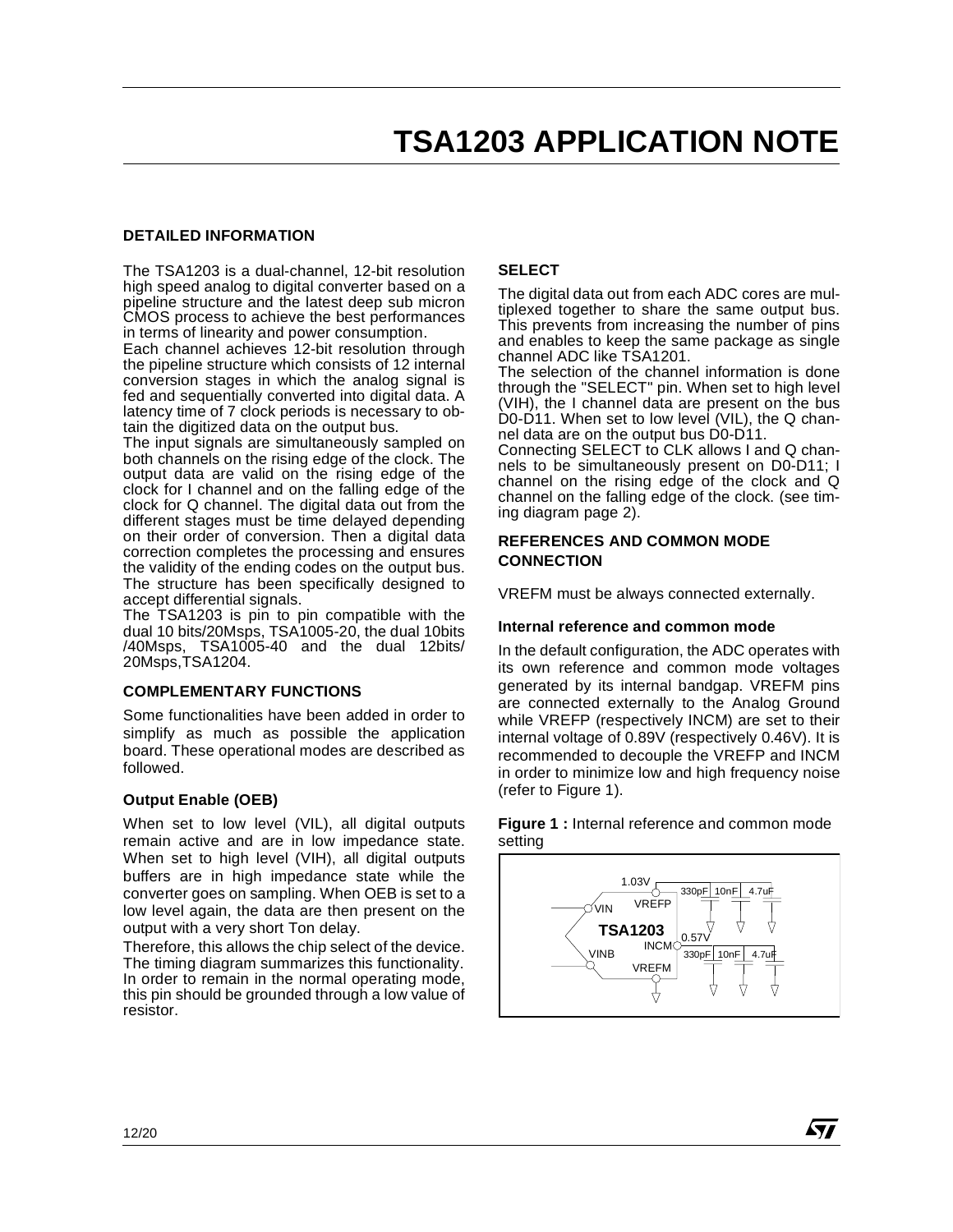## **External reference and common mode**

Each of the voltages VREFP and INCM can be fixed externally to better fit to the application needs (Refer to Table 'OPERATING CONDITIONS' page 5 for min/max values).

The VREFP, VREFM voltages set the analog dynamic at the input of the converter that has a full scale amplitude of 2\*(VREFP-VREFM). Using internal references, the dynamic range is 1.8V.

The best linearity and distortion performances are achieved with a dynamic range above 2Vpp and by increasing the VREFM voltage instead of lowering the VREFP one.

The INCM is the mid voltage of the analog input signal.

It is possible to use an external reference voltage device for specific applications requiring even better linearity, accuracy or enhanced temperature behavior.

Using the STMicroelectronics TS821 or TS4041-1.2 Vref leads to optimum performances when configured as shown on Figure 2.

**Figure 2 : External reference setting** 



## **DRIVING THE DIFFERENTIAL ANALOG INPUTS**

The TSA1203 has been designed to obtain optimum performances when being differentially driven. An RF transformer is a good way to achieve such performances.

Figure 3 describes the schematics. The input signal is fed to the primary of the transformer, while the secondary drives both ADC inputs. The common mode voltage of the ADC (INCM) is connected to the center-tap of the secondary of the transformer in order to bias the input signal around this common voltage, internally set to 0.46V. It determines the DC component of the analog signal. As being an high impedance input, it acts as an I/O and can be externally driven to adjust this DC component. The INCM is decoupled to maintain a low noise level on this

node. Our evaluation board is mounted with a 1:1 ADT1-1WT transformer from Minicircuits. You might also use a higher impedance ratio (1:2 or 1:4) to reduce the driving requirement on the analog signal source.

Each analog input can drive a 1.4Vpp amplitude input signal, so the resultant differential amplitude is 2.8Vpp.

**Figure 3 :** Differential input configuration with transformer



Figure 4 represents the biasing of a differential input signal in AC-coupled differential input configuration. Both inputs VIN and VINB are centered around the common mode voltage, that can be let internal or fixed externally.





Figure 5 shows a DC-coupled configuration with forced VREFP and INCM to the analog input while VREFM is connected to ground; we achieve a 2Vpp differential amplitude.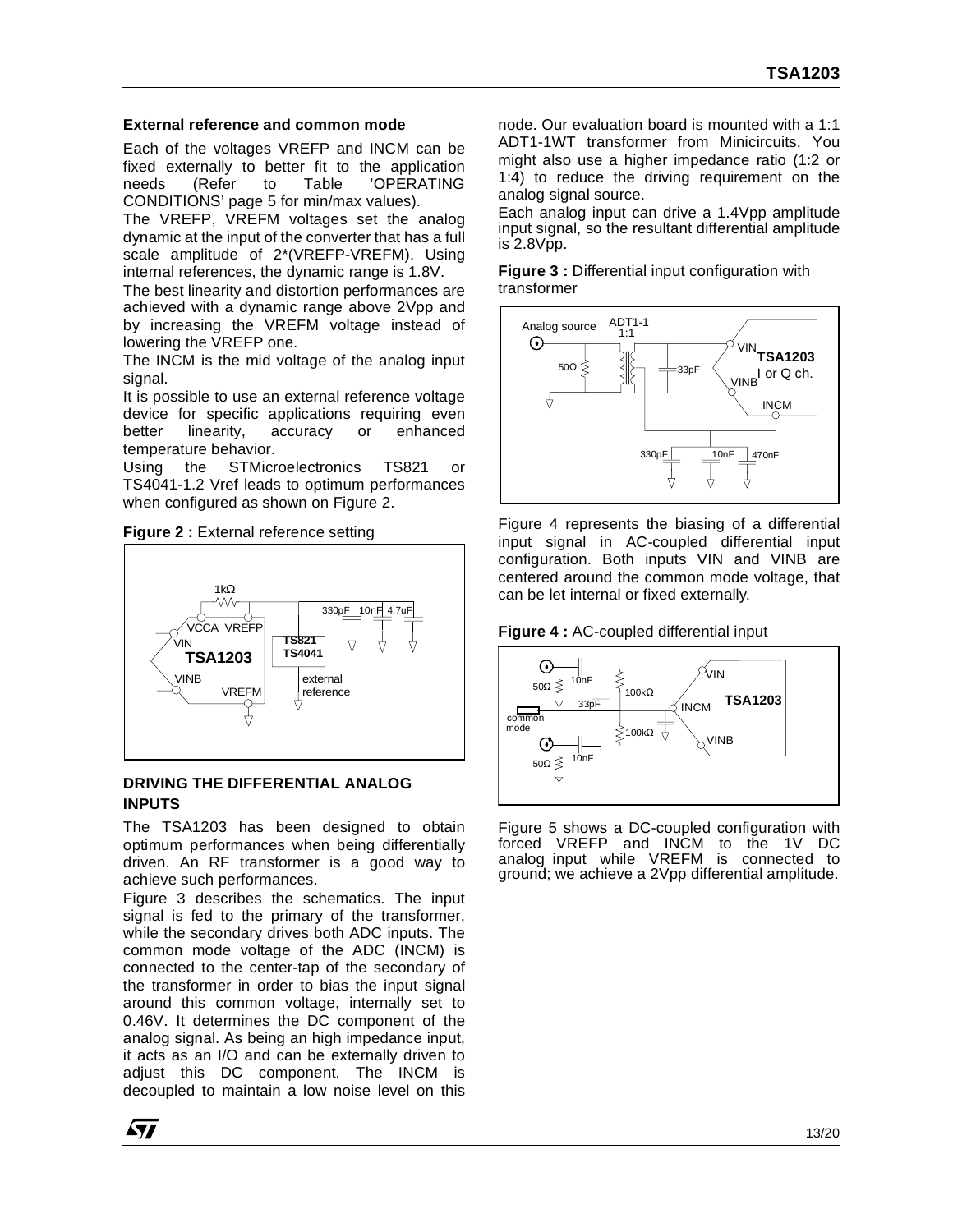

#### **Figure 5 :** DC-coupled 2Vpp differential analog input

## **Clock input**

The TSA1203 performance is very dependant on your clock input accuracy, in terms of aperture jitter; the use of low jitter crystal controlled oscillator is recommended.

The duty cycle must be between 45% and 55%.

The clock power supplies must be separated from the ADC output ones to avoid digital noise modulation at the output.

It is recommended to keep the circuit clocked, to avoid random states, before applying the supply voltages.

## **Power consumption**

So as to optimize both performance and power consumption of the TSA1203 according the sampling frequency, a resistor is placed between IPOL and the analog Ground pins. Therefore, the total dissipation is adjustable from 30Msps up to 40Msps.

The TSA1203 will combine highest performances and lowest consumption at 40Msps when Rpol is equal to 18kΩ. This value is nevertheless dependant on application and environment.

At lower sampling frequency range, this value of resistor may be adjusted in order to decrease the analog current without any degradation of dynamic performances.

The table below sums up the relevant data.

**Figure 6 :** Total power consumption optimization depending on Rpol value

| Fs (Msps)               | 30  | 35  | 40  |  |
|-------------------------|-----|-----|-----|--|
| Rpol ( $k\Omega$ )      | 38  | 28  | 18  |  |
| Optimized<br>power (mW) | 145 | 180 | 230 |  |

## **APPLICATION**

## **Layout precautions**

To use the ADC circuits in the best manner at high frequencies, some precautions have to be taken for power supplies:

- First of all, the implementation of 4 separate proper supplies and ground planes (analog, digital, internal and external buffer ones) on the PCB is advised for high speed circuit applications to provide low inductance and low resistance common return.

The separation of the analog signal from the digital part is mandatory to prevent noise from coupling onto the input signal. The best compromise is to connect from one part AGND, DGND, GNDBI in a common point whereas GNDBE must be isolated. Similarly, The power supplies AVCC, DVCC and VCCBI must be separated from the VCCBE one.

- Power supply bypass capacitors must be placed as close as possible to the IC pins in order to improve high frequency bypassing and reduce harmonic distortion.

- Proper termination of all inputs and outputs must be incorporated with output termination resistors; then the amplifier load will be only resistive and the stability of the amplifier will be improved. All leads must be wide and as short as possible especially for the analog input in order to decrease parasitic capacitance and inductance.

- To keep the capacitive loading as low as possible at digital outputs, short lead lengths of routing are essential to minimize currents when the output changes. To minimize this output capacitance, buffers or latches close to the output pins will relax this constraint.

- Choose component sizes as small as possible (SMD).

## **Digital Interface application**

Thanks to its wide external buffer power supply range, the TSA1203 is perfectly suitable to plug in to 2.5V low voltage DSPs or digital interfaces as well as to 3.3V ones.

#### **Medical Imaging application**

Driven by the demand of the applications requiring nowadays either portability or high degree of parallelism (or both), this product has been developed to satisfy medical imaging, and telecom infrastructures needs.

As a typical system diagram shows figure 7, a narrow input beam of acoustic energy is sent into a living body via the transducer and the energy reflected back is analyzed.

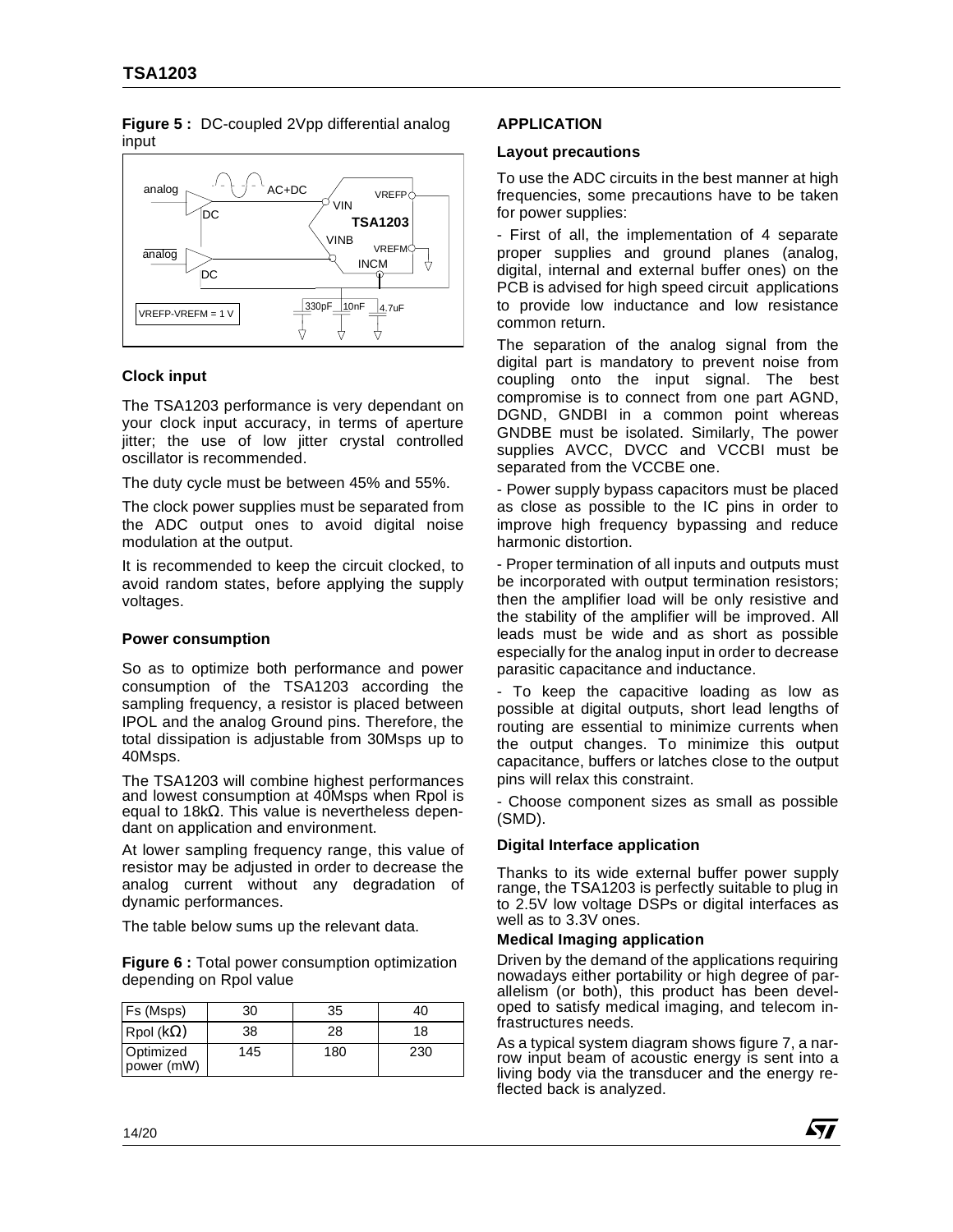**Figure 7 :** Medical imaging application



The transducer is a piezoelectric ceramic such as zirconium titanate. The whole array can reach up to 512 channels.

The TX beam former, amplified by the HV TX amps, delivers up to 100V amplitude excitation pulses with phase and amplitude shifts.

The mux and T/R switch is a two way input signal transmitter/ output receiver.

To compensate for skin and tissues attenuation effects, The Time Gain Compensation (TGC) amplifier is an exponential amplifier that enables the amplification of low voltage signals to the ADC input range. Differential output structure with low noise and very high linearity are mandatory factors.

These applications need high speed, low power and high performance ADCs. 10-12 bit

resolution is necessary to lower the quantification noise. As multiple channels are used, a dual converter is a must for room saving issues.

 The input signal is in the range of 2 to 20MHz (mainly 2 to 7MHz) and the application uses mostly a 4 over-sampling ratio for Spurious Free Dynamic Range (SFDR) optimization.

The next RX beam former and processing blocks enable the analysis of the outputs channels versus the input beam.

## **EVAL1203/BA evaluation board**

The EVAL1203/BA is a 4-layer board with high decoupling and grounding level. The schematic of the evaluation board is reported figure 11 and its top overlay view figure 10. The characterization of the board has been made with a fully ADC devoted test bench as shown on Figure 8. The analog input signal must be filtered to be very pure.

The dataready signal is the acquisition clock of the logic analyzer.

The ADC digital outputs are latched by the octal buffers 74LCX573.

All characterization measurements have been made with:

- SFSR=1dB for static parameters.
- SFSR=-1dB for dynamic parameters.

**Figure 8 :** Analog to Digital Converter characterization bench

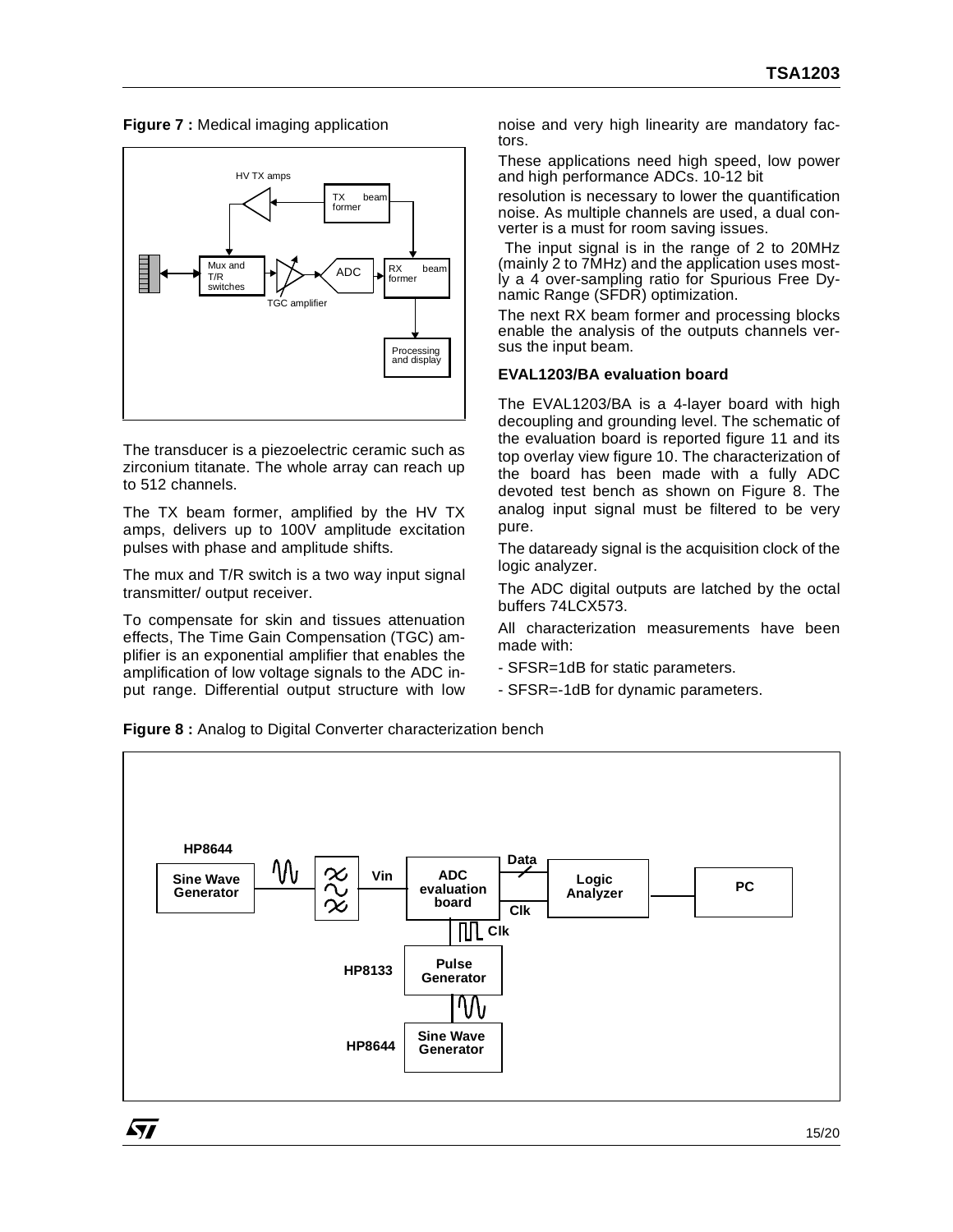## **Operating conditions of the evaluation board:**

Find below the connections to the board for the power supplies and other pins:

| board<br>notation | connection   | internal<br>voltage (V) | external<br>voltage (V) |  |
|-------------------|--------------|-------------------------|-------------------------|--|
| AV                | <b>AVCC</b>  |                         | 2.5                     |  |
| AG                | <b>AGND</b>  |                         | 0                       |  |
| <b>RPI</b>        | <b>RFFPI</b> | 0.89                    | < 1.4                   |  |
| RMI               | <b>RFFMI</b> |                         | <0.4                    |  |
| CMI               | <b>INCMI</b> | 0.46                    | $<$ 1                   |  |
| <b>RPQ</b>        | <b>REFPQ</b> | 0.89                    | < 1.4                   |  |
| <b>RMQ</b>        | <b>REFMQ</b> |                         | < 0.4                   |  |
| <b>CMQ</b>        | <b>INCMQ</b> | 0.46                    | $<$ 1                   |  |
| DV                | <b>DVCC</b>  |                         | 2.5                     |  |
| DG                | <b>DGND</b>  |                         | 0                       |  |
| GB1               | <b>GNDBI</b> |                         | 0                       |  |
| VB <sub>1</sub>   | <b>VCCBI</b> |                         | 2.5                     |  |
| GB <sub>2</sub>   | <b>GNDBE</b> |                         | $\Omega$                |  |
| VB <sub>2</sub>   | <b>VCCBE</b> |                         | 2.5/3.3                 |  |
| GB <sub>3</sub>   | GNDB3        |                         | 0                       |  |
| VB <sub>3</sub>   | VCCB3        |                         | 2.5                     |  |

Care should be taken for the evaluation board considering the fact that the outputs of the converter are 2.5V/3.3V (VCCB2) tolerant whereas the 74LCX573 external buffers are operating up to 2.5V.

#### **Single and Differential Inputs:**

The ADC board components are mounted to test the TSA1203 with single analog input; the ADT1-1WT transformer enables the differential drive into the converter; in this configuration, the resistors RSI6, RSI7, RSI8 for I channel (respectively RSQ6, RSQ7, RSQ8 for Q one) are connected as short circuits whereas RSI5, RSI9 (respectively RSQ5, RSQ9) are open circuits.

The other way is to test it via JI1 and JI1B differential inputs. So, the resistances RSI5, RSI9 for I channel (respectively RSQ5, RSQ9 for Q one) are connected as short circuits whereas RSI6, RSI7, RSI8 (respectively RSQ6, RSQ7, RSQ8 for Q one) are open circuits.

#### **Grounding consideration**

So as to better reject noise on the board, connect on the bottom overlay AG (AGND), DG(DGND), GB1(GNDBI) together from one part, and GB2(GNDBE) with GB3(GNDB3) from the other part.

#### **Mode select**

So as to evaluate a single channel or the dual ones, you have to connect on the board the relevant position for the SELECT pin (see figure 9) With the strap connected

- to the upper connectors, the I channel at the output is selected.

- horizontally, the Q channel at the output is selected.

- to the lower connectors, both channels are selected, relative to the clock edge.

**Figure 9 :** mode select



#### **Consumption adjustment**

Before any characterization, care should be taken to adjust the Rpol (Raj1) and therefore Ipol value in function of your sampling frequency.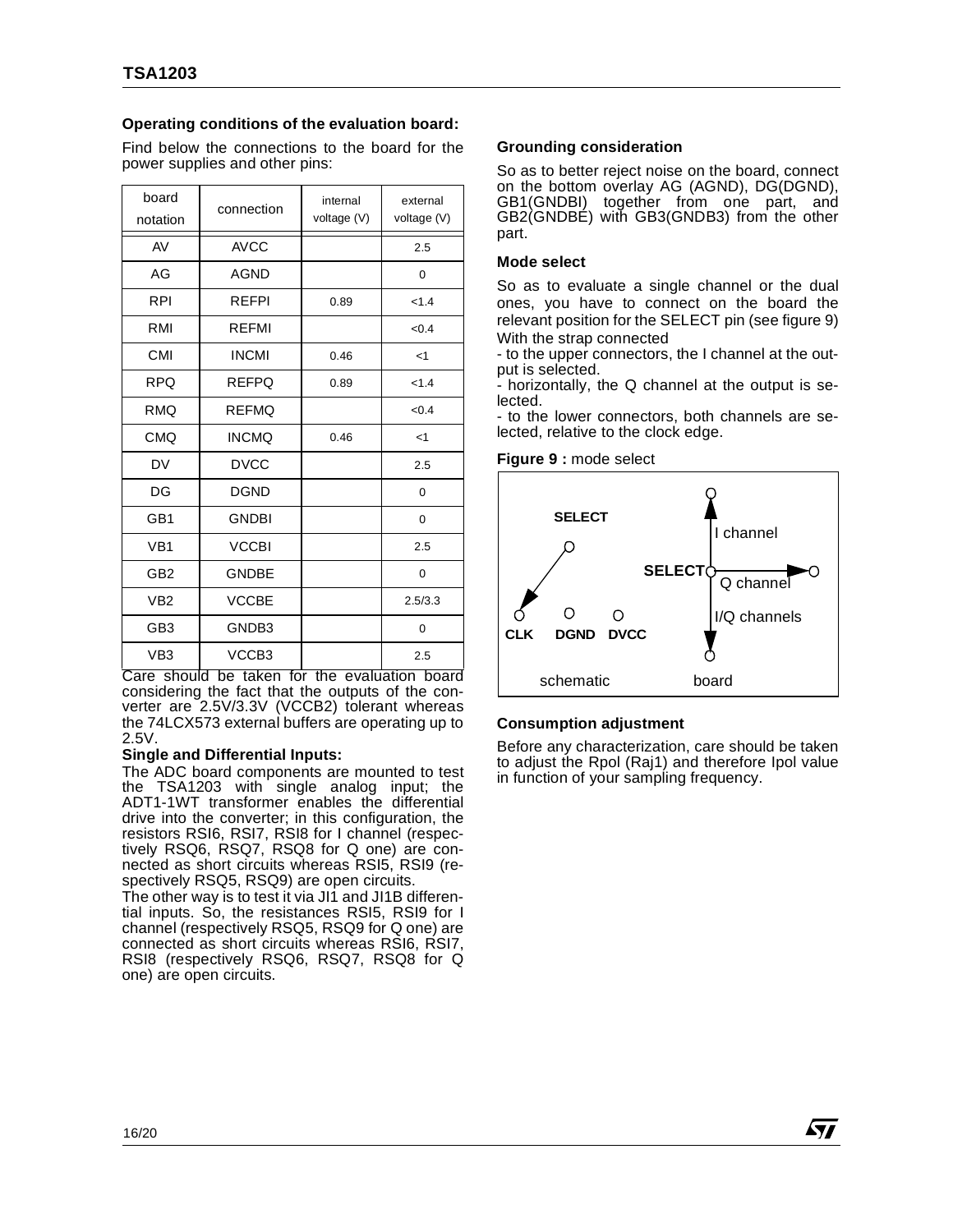

**S77** 

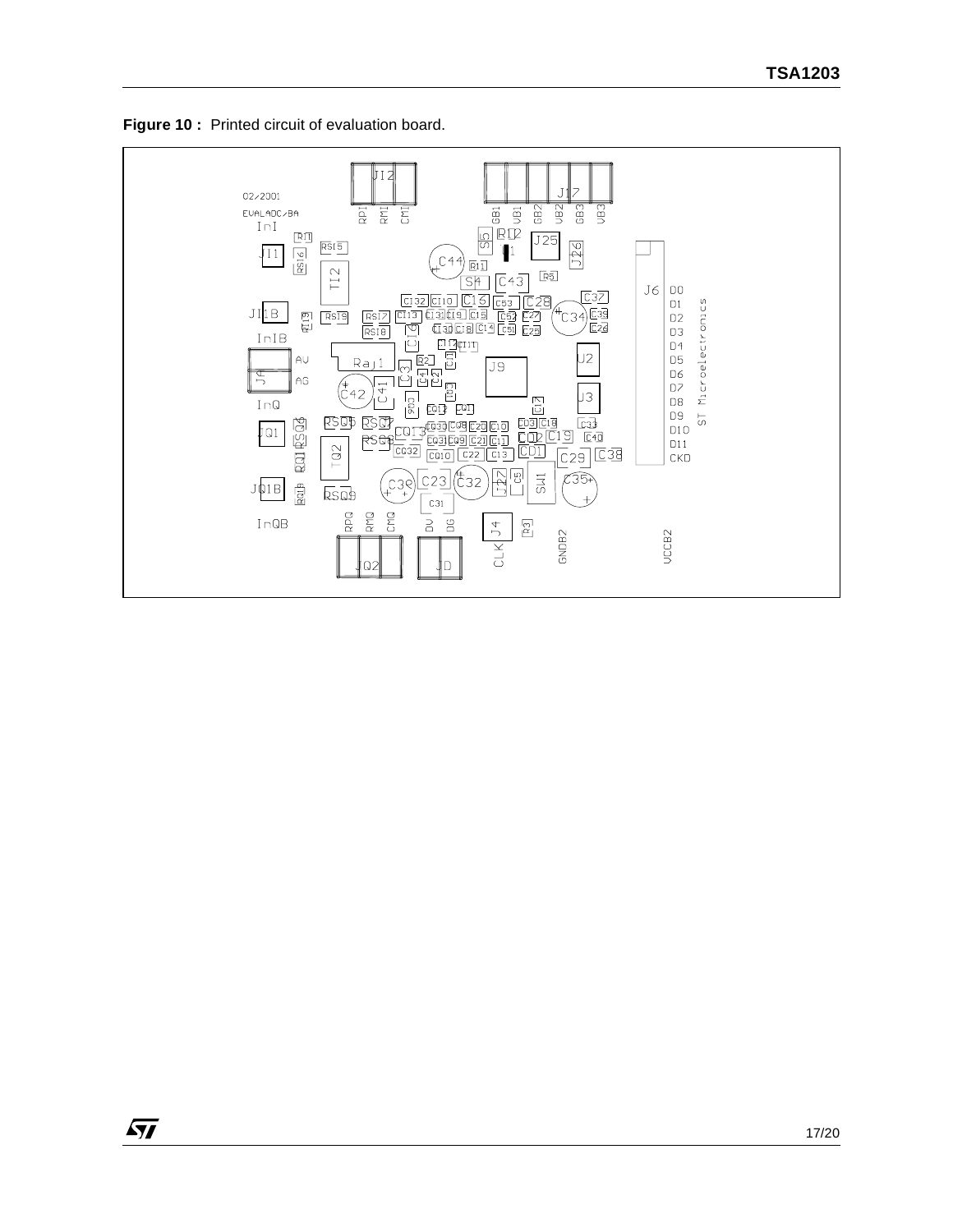



18/20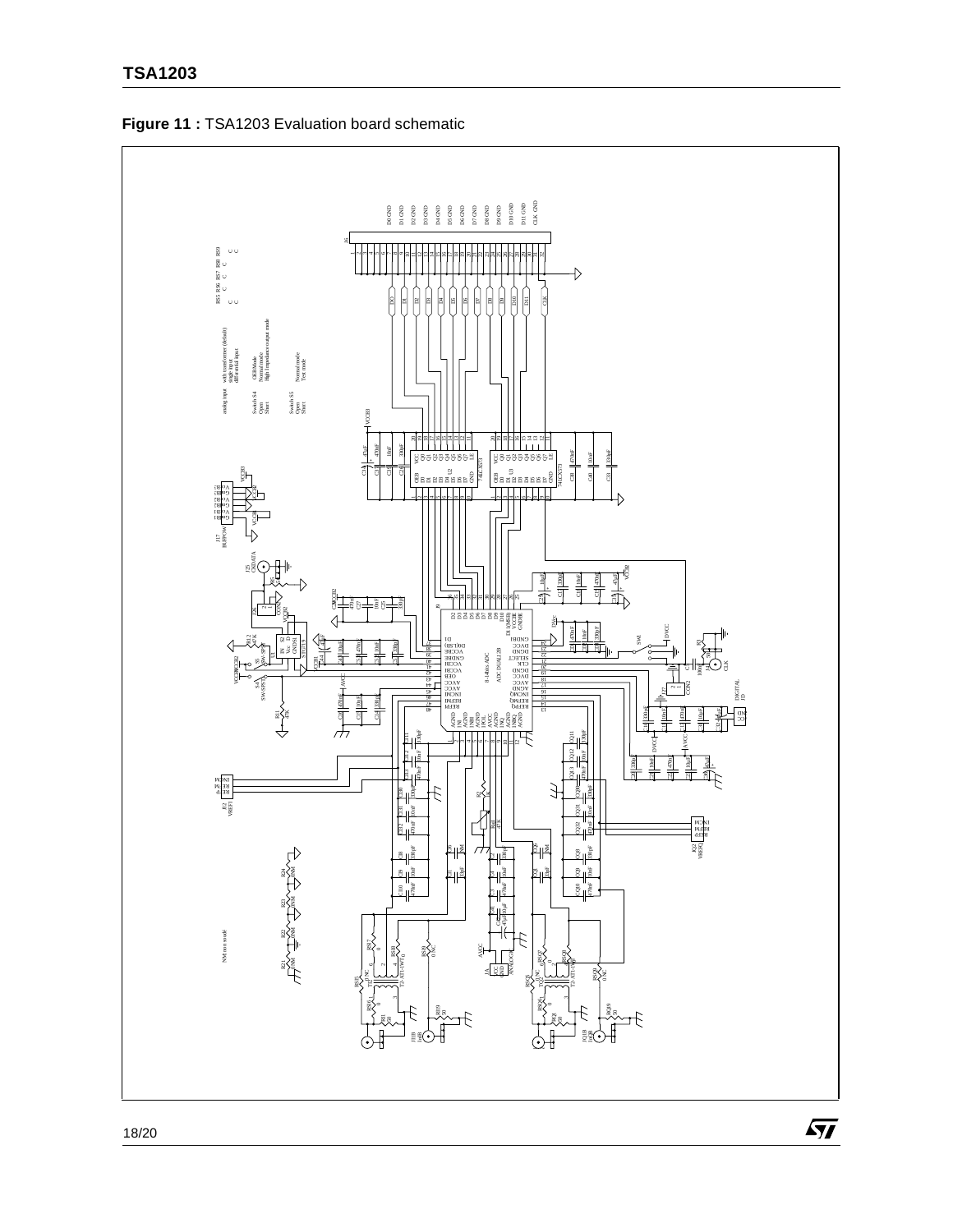| Name             | Part        | <b>Footprint</b> | <b>Name</b>                 | Part             | <b>Footprint</b> | <b>Name</b>     | Part               | Footprint Name |                 | Part             | Footprint        |
|------------------|-------------|------------------|-----------------------------|------------------|------------------|-----------------|--------------------|----------------|-----------------|------------------|------------------|
|                  | <b>Type</b> |                  |                             | Type             |                  |                 | <b>Type</b>        |                |                 | <b>Type</b>      |                  |
| RSQ6             | l0          | 805              | C <sub>D</sub> <sub>2</sub> | 10 <sub>nF</sub> | 603              | C <sub>26</sub> | 330pF              | 603            | CQ <sub>6</sub> | <b>NC</b>        | 805              |
| RSQ7             | l0          | 805              | C40                         | 10 <sub>nF</sub> | 603              | C <sub>20</sub> | 330pF              | 603            | C <sub>I6</sub> | <b>NC</b>        | 805              |
| RSQ8             | l0          | 805              | C39                         | 10 <sub>nF</sub> | 603              | C33             | 330pF              | 603            | U <sub>2</sub>  | 74LCX573         | TSSOP20          |
| RSI6             | l0          | 805              | CQ12                        | 10 <sub>nF</sub> | 603              | C <sub>25</sub> | 330pF              | 603            | U <sub>3</sub>  | 74LCX573         | TSSOP20          |
| RSI7             | $\mathbf 0$ | 805              | CQ <sub>9</sub>             | 10 <sub>nF</sub> | 603              | C <sub>11</sub> | 33pF               | 603            | U1              | <b>STG719</b>    | SOT23-6          |
| RS <sub>I8</sub> | $\mathbf 0$ | 805              | C <sub>52</sub>             | 10nF             | 603              | CQ1             | 33pF               | 603            | <b>JA</b>       | <b>ANALOGIC</b>  | connector        |
| R <sub>3</sub>   | 47          | 603              | C18                         | 10 <sub>nF</sub> | 603              | C <sub>34</sub> | $47\mu F$          | RB.1           | J17             | <b>BUFPOW</b>    | connector        |
| R <sub>5</sub>   | 47          | 603              | C <sub>21</sub>             | 10 <sub>nF</sub> | 603              | C42             | $47\mu F$          | RB.1           | J25             | <b>CKDATA</b>    | <b>SMA</b>       |
| <b>RQ19</b>      | 47          | 603              | C <sub>4</sub>              | 10 <sub>nF</sub> | 603              | C <sub>35</sub> | 47µF               | <b>RB.1</b>    | J4              | <b>CLK</b>       | <b>SMA</b>       |
| R <sub>11</sub>  | 47          | 603              | C <sub>15</sub>             | 10 <sub>nF</sub> | 603              | C44             | $47\mu F$          | <b>RB.1</b>    | J27             | CON <sub>2</sub> | SIP <sub>2</sub> |
| RQ1              | 47          | 603              | C <sub>27</sub>             | 10 <sub>nF</sub> | 603              | C <sub>36</sub> | $47\mu F$          | <b>RB.1</b>    | J26             | CON <sub>2</sub> | SIP <sub>2</sub> |
| <b>RI19</b>      | 47          | 603              | C <sub>11</sub>             | 10 <sub>nF</sub> | 603              | C32             | $47\mu F$          | RB.1           | <b>JD</b>       | <b>DIGITAL</b>   | connector        |
| RS <sub>I9</sub> | <b>ONC</b>  | 805              | C <sub>I9</sub>             | 10 <sub>nF</sub> | 603              | C37             | 470 <sub>n</sub> F | 805            | J11             | Inl              | <b>SMA</b>       |
| RSQ5             | <b>ONC</b>  | 805              | CI12                        | 10 <sub>nF</sub> | 603              | CQ10            | 470 <sub>n</sub> F | 805            | $J$ 1B          | InIB             | <b>SMA</b>       |
| RSQ9             | <b>ONC</b>  | 805              | CI31                        | 10 <sub>nF</sub> | 603              | C <sub>28</sub> | 470 <sub>n</sub> F | 805            | JQ1             | InQ              | <b>SMA</b>       |
| RS <sub>I5</sub> | <b>ONC</b>  | 805              | CQ31                        | 10 <sub>nF</sub> | 603              | CI10            | 470 <sub>n</sub> F | 805            | JQ1B            | InQB             | <b>SMA</b>       |
| R24              | <b>ONC</b>  | 805              | CQ30                        | 330pF            | 603              | CQ32            | 470 <sub>n</sub> F | 805            | SW <sub>1</sub> | <b>SWITCH</b>    | connector        |
| R23              | 0NC         | 805              | CI11                        | 330pF            | 603              | CQ13            | 470 <sub>n</sub> F | 805            | S <sub>5</sub>  | SW-SPST          | connector        |
| R <sub>21</sub>  | <b>ONC</b>  | 805              | C <sub>51</sub>             | 330pF            | 603              | <b>CI32</b>     | 470 <sub>n</sub> F | 805            | S <sub>4</sub>  | SW-SPST          | connector        |
| R <sub>22</sub>  | <b>ONC</b>  | 805              | C <sub>2</sub>              | 330pF            | 603              | C <sub>13</sub> | 470 <sub>n</sub> F | 805            | TI2             | T2-AT1-1WT       | <b>ADT</b>       |
| R <sub>2</sub>   | 1K          | 603              | C17                         | 330pF            | 603              | C53             | 470nF              | 805            | TQ <sub>2</sub> | T2-AT1-1WT       | <b>ADT</b>       |
| R <sub>12</sub>  | 47K         | 603              | CD <sub>3</sub>             | 330pF            | 603              | C16             | 470nF              | 805            | JI2             | <b>VREFI</b>     | connector        |
| R <sub>11</sub>  | 47K         | 603              | C10                         | 330pF            | 603              | C <sub>3</sub>  | 470 <sub>n</sub> F | 805            | JQ2             | <b>VREFQ</b>     | connector        |
| Raj1             | 200K        | VR <sub>5</sub>  | CQ8                         | 330pF            | 603              | C <sub>22</sub> | 470nF              | 805            | J <sub>6</sub>  | 32Pin            | <b>IDC-32</b>    |
|                  |             | trimmer          | CQ11                        | 330pF            | 603              | CI13            | 470 <sub>n</sub> F | 805            |                 |                  | connector        |
| C23              | $10\mu F$   | 1210             | C <sub>18</sub>             | 330pF            | 603              | C <sub>38</sub> | 470 <sub>n</sub> F | 805            |                 |                  |                  |
| C41              | $10\mu F$   | 1210             | C <sub>14</sub>             | 330pF            | 603              | CD <sub>1</sub> | 470 <sub>n</sub> F | 805            |                 | NC: non soldered |                  |
| C29              | $10\mu F$   | 1210             | <b>CI30</b>                 | 330pF            | 603              | C19             | 470 <sub>n</sub> F | 805            |                 |                  |                  |

**Figure 12 : Printed circuit board - List of components**